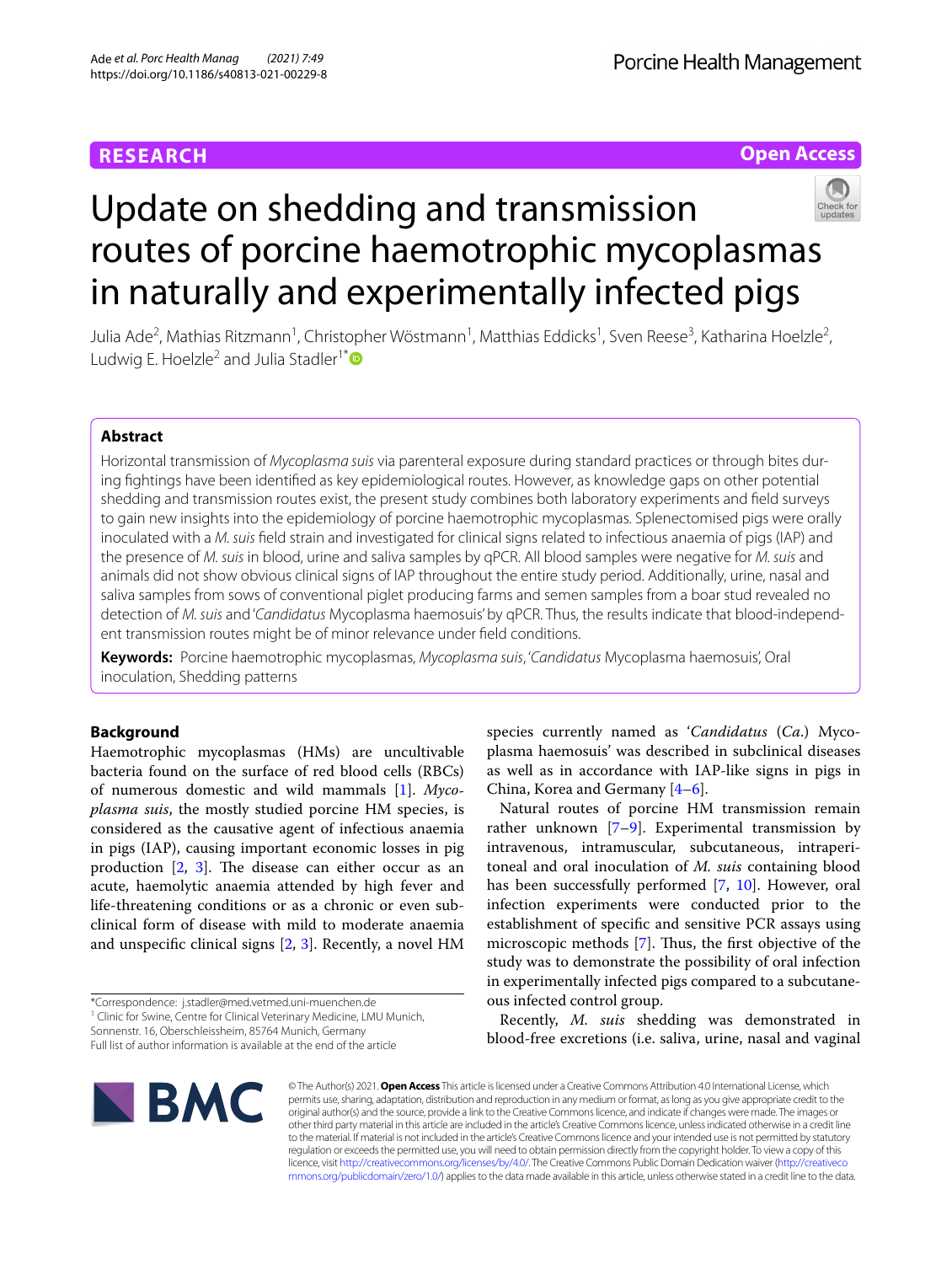secretion) [\[11](#page-6-8)] suggesting transmission of porcine HMs through direct contact via excretions. However, the investigated excretions originated from experimentally infected pigs with high blood loads  $[11]$  $[11]$ . Thus, the second aim of the study was to investigate shedding of porcine HMs (*M. suis* and '*Ca*. M. haemosuis') via blood-independent excretions (saliva, urine and semen samples) under feld conditions.

## **Results**

## **Clinical and pathological observations during experimental** *M. suis* **infection**

In the group of orally infected pigs (group A), clinical signs related to IAP were absent in all seven animals until the end of the study on 90 DPI and the clinical score remained at zero points for each animal. In contrast, all subcutaneously infected piglets (group B) showed typical signs of IAP as described by Stadler et al.  $[12]$  $[12]$ . Three animals (ID 23, 32, 76) developed fever, apathy, anorexia and skin alterations on 7 and 8 DPI. The determination criteria (i.e. high fever, anorexia, impaired general health) were reached on 8 DPI and the three pigs were humanely euthanized. The four remaining animals showed cyanoses of the ears between13 and 15 DPI. Clinical IAP signs exacerbated in those four remaining animals and euthanasia had to be performed on 17 (ID 73), 20 (ID 74), 41 (ID 31) and 62 (ID 71) DPI, respectively. Clinical score points of group B animals (ID 23, 31, 32, 71, 73, 74, 76) are shown in Fig. [1.](#page-1-0) During necropsy, none of the seven orally infected pigs (group A) showed macroscopic alterations. Thus, no further microscopic investigation was conducted in those animals. Group B animals (subcutaneously infected) showed various macroscopic

(i.e. e. severe icterus of membranes, yellowish discoloration of skin and body fuids, pale musculature) and histopathological lesions (i.e. hyaline thrombi and globules in alveolar vessels, haemosiderin deposits in macrophages, dilatation of lymph vessels, periportal and centrilobular necrosis) as described elsewhere [[12](#page-6-9)].

## **Detection of** *M. suis* **in blood, saliva and urine samples of experimentally infected pigs**

*Mycoplasma suis* qPCR remained negative for blood, urine and saliva samples of all group A piglets throughout the entire study period. In group B, positive *M. suis* results were obtained from the blood of all animals as described elsewhere [\[12](#page-6-9)]. Briefy, on 4 DPI *M. suis* was frst detected in the blood of three animals (ID 23, 74, 76) and on 6 DPI in all seven animals of this group. Subsequently, *M. suis* was permanently present in the blood of group B animals until the individual termination point of the study [[12\]](#page-6-9). *M. suis* blood loads varied between  $2.2 \times 10^3$  and  $8.6 \times 10^9$  *M. suis*/mL blood.

qPCR could also detect *M. suis* in the urine samples of two animals on 8 DPI (ID 73) and on 28 and 48 DPI (ID 71), respectively. *M. suis* loads in urine samples varied between  $2.40 \times 10^4$  and  $5.5 \times 10^4$  *M. suis*/mL urine. In each of the three urine samples, Servotest<sup>®</sup>  $5+NL$ stripes showed the presence of RBC residues.

Regarding the saliva samples of group B animals, *M. suis* was evident in two animals on 8 DPI (ID 31+ID 71), and on 15 DPI in one animal (ID 71). Bacterial loads in saliva samples varied between  $2.0 \times 10^3$  and  $5.26 \times 10^3$  *M. suis*/mL saliva.

<span id="page-1-0"></span>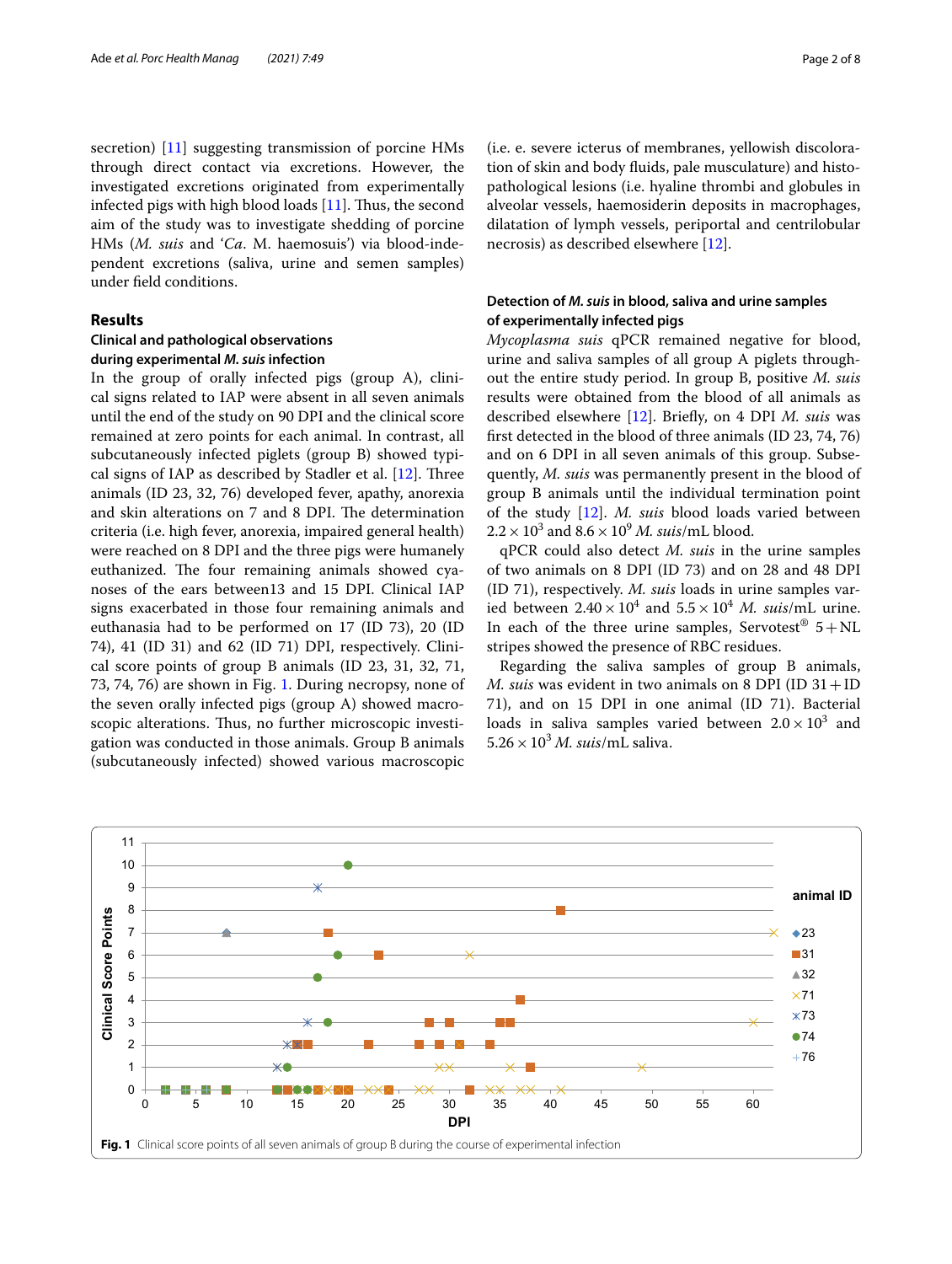<span id="page-2-0"></span>**Table 1** *Mycoplasma suis* quantifcation of blood, urine and saliva samples determined by qPCR during experimental infection in group B animals (subcutaneously infected animals)

| Days post<br>infection | M. suis/mL | Animal ID (group B animal) |                                  |                     |                     |                       |                       |                     |  |
|------------------------|------------|----------------------------|----------------------------------|---------------------|---------------------|-----------------------|-----------------------|---------------------|--|
|                        |            | <b>ID 23</b>               | <b>ID31</b>                      | <b>ID 32</b>        | <b>ID 71</b>        | <b>ID73</b>           | ID 74                 | ID 76               |  |
| $\overline{2}$         | Blood      | Negative                   | Negative                         | Negative            | Negative            | Negative              | Negative              | Negative            |  |
|                        | Urine      | Negative                   | Negative                         | Negative            | Negative            | Negative              | Negative              | Negative            |  |
|                        | Saliva     | Negative                   | Negative                         | Negative            | Negative            | Negative              | Negative              | Negative            |  |
| $\overline{4}$         | Blood      | $2.2 \times 10^{3}$        | Negative                         | Negative            | Negative            | Negative              | $2.0 \times 10^5$     | $6.0 \times 10^4$   |  |
|                        | Urine      | Negative                   | Negative                         | Negative            | Negative            | Negative              | negative              | Negative            |  |
|                        | Saliva     | Negative                   | Negative                         | Negative            | Negative            | Negative              | Negative              | Negative            |  |
| 6                      | Blood      | $4.6 \times 10^8$          | $1.1 \times 10^{4}$              | $4.2 \times 10^7$   | $3.6 \times 10^5$   | $1.9 \times 10^4$     | $6.6 \times 10^4$     | $1.1 \times 10^9$   |  |
|                        | Urine      | Negative                   | Negative                         | Negative            | Negative            | Negative              | Negative              | Negative            |  |
|                        | Saliva     | Negative                   | Negative                         | Negative            | negative            | Negative              | Negative              | Negative            |  |
| 8                      | Blood      | $3.6 \times 10^{9}$ t      | $9.2 \times 10^6$                | $9.6 \times 10^9$ t | $3.0 \times 10^9$   | $3.0 \times 10^7$     | $1.8 \times 10^7$     | $8.6 \times 10^9$ t |  |
|                        | Urine      | Negative                   | Negative                         | Negative            | Negative            | $5.5 \times 10^4$     | Negative              | Negative            |  |
|                        | Saliva     | Negative                   | $2.0 \times 10^3$                | Negative            | $2.84 \times 10^3$  | Negative              | Negative              | Negative            |  |
| 14                     | Blood      |                            | $1.4\times10^8$                  |                     | $1.9 \times 10^7$   | $3.6 \times 10^8$     | $2.2 \times 10^7$     |                     |  |
|                        | Urine      |                            | Negative                         |                     | Negative            | Negative              | Negative              |                     |  |
|                        | Saliva     |                            | Negative                         |                     | $5.26 \times 10^3$  | Negative              | Negative              |                     |  |
| $17*$                  | Blood      |                            | n.d                              |                     | n.d                 | $2.4 \times 10^{9}$ t | n.d                   |                     |  |
|                        | Urine      |                            | n.d                              |                     | n.d                 | Negative              | n.d                   |                     |  |
|                        | Saliva     |                            | n.d                              |                     | n.d                 | Negative              | n.d                   |                     |  |
| $20*$                  | Blood      |                            | n.d                              |                     | n.d                 |                       | $1.3 \times 10^{7}$ † |                     |  |
|                        | Urine      |                            | n.d                              |                     | n.d                 |                       | Negative              |                     |  |
|                        | Saliva     |                            | n.d                              |                     | n.d                 |                       | Negative              |                     |  |
| 21                     | Blood      |                            | $1.7 \times 10^9$                |                     | $2.0\times10^8$     |                       |                       |                     |  |
|                        | Urine      |                            | Negative                         |                     | Negative            |                       |                       |                     |  |
|                        | Saliva     |                            | Negative                         |                     | Negative            |                       |                       |                     |  |
| 28                     | Blood      |                            | $5.4 \times 10^7$                |                     | $4.7\times10^6$     |                       |                       |                     |  |
|                        | Urine      |                            | Negative                         |                     | $3.5\times10^4$     |                       |                       |                     |  |
|                        | Saliva     |                            | Negative                         |                     | Negative            |                       |                       |                     |  |
| $30*$                  | Blood      |                            | $7.5 \times 10^8$                |                     | n.d                 |                       |                       |                     |  |
|                        | Urine      |                            | Negative                         |                     | n.d                 |                       |                       |                     |  |
|                        | Saliva     |                            | Negative                         |                     | n.d                 |                       |                       |                     |  |
| 35                     | blood      |                            | $4.4 \times 10^5$                |                     | $7.2 \times 10^{7}$ |                       |                       |                     |  |
|                        | Urine      |                            | Negative                         |                     | Negative            |                       |                       |                     |  |
|                        | Saliva     |                            | Negative                         |                     | Negative            |                       |                       |                     |  |
| $41*$                  | Blood      |                            | $9.2 \times 10^{7}$ <sup>+</sup> |                     | n.d                 |                       |                       |                     |  |
|                        | Urine      |                            | Negative                         |                     | n.d                 |                       |                       |                     |  |
|                        | Saliva     |                            | Negative                         |                     | n.d                 |                       |                       |                     |  |
| 42                     | Blood      |                            |                                  |                     | $1.8 \times 10^7$   |                       |                       |                     |  |
|                        | Urine      |                            |                                  |                     | Negative            |                       |                       |                     |  |
|                        | Saliva     |                            |                                  |                     | Negative            |                       |                       |                     |  |
| 48<br>49*              | Blood      |                            |                                  |                     | $1.4\times10^9$     |                       |                       |                     |  |
|                        | Urine      |                            |                                  |                     | $2.5\times10^4$     |                       |                       |                     |  |
|                        | Saliva     |                            |                                  |                     | Negative            |                       |                       |                     |  |
|                        | Blood      |                            |                                  |                     | $1.9\times10^8$     |                       |                       |                     |  |
|                        | Urine      |                            |                                  |                     | Negative            |                       |                       |                     |  |
|                        | Saliva     |                            |                                  |                     | Negative            |                       |                       |                     |  |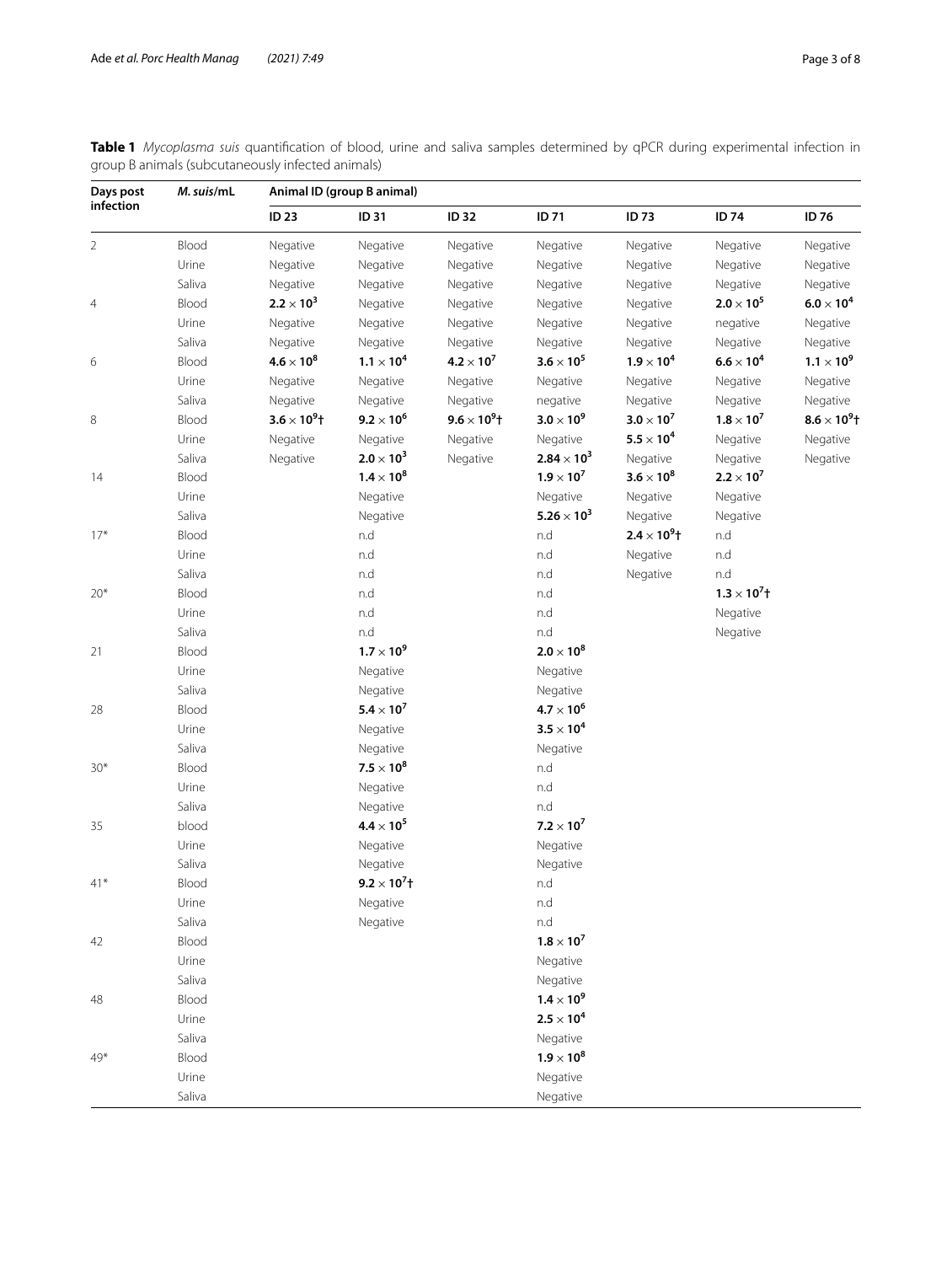## **Table 1** (continued)

| Days post<br>infection | M. suis/mL | Animal ID (group B animal) |              |              |                       |              |              |              |  |
|------------------------|------------|----------------------------|--------------|--------------|-----------------------|--------------|--------------|--------------|--|
|                        |            | <b>ID 23</b>               | <b>ID 31</b> | <b>ID 32</b> | <b>ID 71</b>          | <b>ID 73</b> | <b>ID 74</b> | <b>ID 76</b> |  |
| 56                     | Blood      |                            |              |              | $1.0 \times 10^4$     |              |              |              |  |
|                        | Urine      |                            |              |              | Negative              |              |              |              |  |
|                        | Saliva     |                            |              |              | Negative              |              |              |              |  |
| $60*$                  | Blood      |                            |              |              | $2.9 \times 10^9$     |              |              |              |  |
|                        | Urine      |                            |              |              | Negative              |              |              |              |  |
|                        | Saliva     |                            |              |              | Negative              |              |              |              |  |
| 62                     | Blood      |                            |              |              | $4.9 \times 10^{7}$ † |              |              |              |  |
|                        | Urine      |                            |              |              | Negative              |              |              |              |  |
|                        | Saliva     |                            |              | Negative     |                       |              |              |              |  |

Bold lines represent a positive detection of *M. suis*

*n.d.* not determined

\* Additional sampling date due to exacerbation of clinical signs, only clinically afected animals were sampled at this study date

† Euthanisation

*M. suis* loads in blood, saliva and urine samples of group B animals as determined by qPCR are shown in Table [1](#page-2-0).

## **Detection of HMs in blood, urine, saliva and semen in feld samples**

*Mycoplasma suis* was detected in the blood from 61 out of 150 sampled sows while '*Ca.* Mycoplasma haemosuis' was detected in 13 out of the 150 samples. Each of the 13 'Ca. M. haemosuis' positive sows were coinfected with *M. suis*. Blood loads varied from 2.04 to  $3.74 \times 10^7$  *M. suis* per mL blood and from  $7.16 \times 10^3$  to  $4.88 \times 10^4$  *'Ca. M haemosuis'* per mL blood, respectively. All 148 corresponding saliva samples (59 samples of HM blood positive sows) revealed negative qPCR results for both HM species (all samples  $p < 0.001$ , power 100%; samples of bacteremic sows  $p = 0.004$ , power 100%).

Similarly, all 47 urine samples (16 samples of HM blood positive sows) revealed negative qPCR results for both HM species (all samples  $p=0.014$ , power 99.8%; samples of blood positive sows  $p=0.371$ , power <0.1%). RBC residues were not detected in any of the urine samples.

No evidence of *M. suis and 'Ca. M. haemosuis'* infections was detected in any of the 183 tested boars from the boar stud as determined by qPCRs.

## **Discussion**

Up-to-date, transmission of porcine HMs is thought to mainly occur horizontally during zootechnical procedures and ranking fghts. Additionally, results from Heinritzi [\[7](#page-6-5)] suggested transmission through oral intake of *M. suis* containing blood. However, oral infection with *M. suis* was not proven in our experimental study due to the absence of clinical signs and *M. suis* in blood samples determined by qPCR throughout the entire study period. Possible explanations for the deviating results might be the diferent inoculation strains or the higher inoculation dose used by Heinritzi [[7\]](#page-6-5) (10 mL containing  $5.8 \times 10^9 - 4.17 \times 10^{10}$  *M. suis*/mL) compared to the present experiment (1.5 mL;  $2.0 \times 10^7$  *M. suis*/mL). However, the inoculation dose chosen by Heinritzi [[7\]](#page-6-5) does not represent a realistic scenario for feld infections as the mean bacterial blood loads found in piglets and sows in previous qPCR feld studies were much lower [[13](#page-6-10), [14](#page-6-11)]. Thus, an inoculation dose in accordance with recent studies was chosen in our experiment. Additionally, in contrast to microscopic examination lacking specifcity and sensitivity, our results resemble the frst investigation of oral transmission routes using up-to-date real-time PCR assays. Similar results were found for the feline HM species '*Ca*. M. turicensis' [\[15](#page-6-12)] as oral inoculation with '*Ca.* M. turicensis' containing blood was not successful in cats.

The detection of *M. suis* in different secretes and excretes of experimentally infected pigs has raised issues on blood independent HM transmission routes [[11\]](#page-6-8). In accordance with this previous study, *M. suis* could also be detected in urine and saliva samples of group B animals (subcutaneously infected) after experimental infection. Despite comparable *M. suis* loads in both studies Dietz et al. [\[11\]](#page-6-8) found a higher number of animals and samples positive for *M. suis* in urine and saliva. Interestingly, in the previous study of Dietz et al. [\[11](#page-6-8)] *M. suis* was also present in urine without RBC residues whereas all *M. suis* positive urine samples in our study contained RBC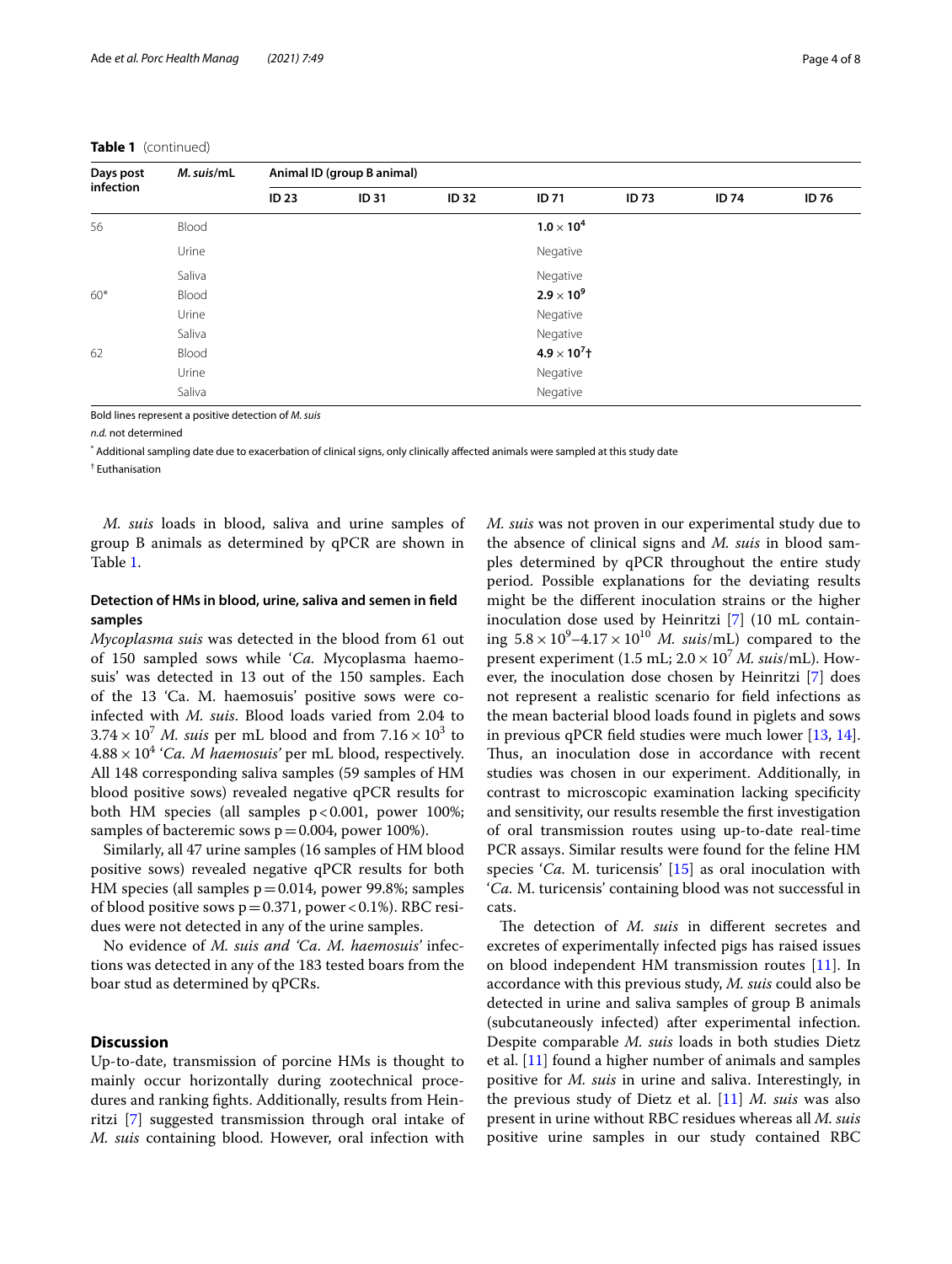residues. Consequently, no RBC-free secretion in urine was observed in the present study. This might be attributable to the variation of the *M. suis* strain in both studies  $[11]$  $[11]$ , e.g., the inoculation strain used by Dietz et al.  $[11]$  $[11]$  $[11]$ displayed an additional cell tropism for endothelial cells  $[16]$  $[16]$ .

Regarding samples of naturally infected sows, neither *M. suis* nor '*Ca*. M. haemosuis' could be identifed in urine and saliva samples under feld conditions despite the presence of HMs in the corresponding blood samples. This might also be explained by variation of HM strains, higher *M. suis* blood loads in experimental studies [[10–](#page-6-7) [12\]](#page-6-9) compared to naturally infected pigs [[13,](#page-6-10) [14](#page-6-11)], or a higher susceptibility for HM infections due to the splenectomised pig model used for experimental infections [[17\]](#page-6-14). Furthermore, it still has to be scrutinized under experimental conditions if the PCR positive secretes and excretes of the aforementioned experimentally infected animals actually contain infectious organisms.

Despite the very successful application of oral fuidbased testing facilitates for monitoring, surveillance and detection of several pathogens relevant for the swine production [[18–](#page-6-15)[24](#page-6-16)] oral fuids seem not to resemble a suitable diagnostic specimen for the detection of HMs. However, limitations of our study arise from the number of investigated animals and the use of individual swabs that might provide lower detection rates compared to pen-based oral fluids. Therefore, additional studies including pen-based oral fuids with a larger number of animals are warranted to further evaluate the efficacy and sensitivity of HM detection in oral fuids.

The PCR negative blood sample results of the 183 investigated boars from 26 diferent multiplier farms was somehow unexpected, as previous studies revealed a high prevalence of *M. suis* in sows [\[25](#page-6-17)[–28\]](#page-6-18). However, it might be assumed that multiplier farms have a lower risk of *M. suis* introduction due the very limited purchase of animals and strict biosecurity measures.

Semen can serve as an important route for the introduction of various pathogens into a farm [[29\]](#page-6-19). Up-todate, transmission of *M. suis* via semen is thought to occur only in case of blood contamination [[29,](#page-6-19) [30](#page-7-0)]. However, those studies were performed in the pre-PCR era and shedding of the pathogen in RBC-free urine, saliva and vaginal secretions has reinforced the discussion of blood-independent transmission route. Under the condition of the present study with investigating samples from one boar stud at one sampling point we were not able to detect porcine HM species in blood and semen. Nevertheless, to exclude boars and semen as potential reservoirs for HM transmission further studies including a higher number of boar studs and boars from conventional farms are certainly needed.

## **Conclusion**

In conclusion, our results indicate that blood independent shedding routes are unlikely to play a major epidemiological role under feld conditions. In addition, the results of our experimental study did not confrm the possibility of an oral transmission for *M. suis* via infected blood. Despite several benefts over the more invasive blood sampling, individual saliva samples might not represent an appropriate sample type for the detection of *M. suis*.

## **Materials and methods**

## **Experimental design**

For experimental infection, a splenectomised pig model was used  $[10, 17]$  $[10, 17]$  $[10, 17]$  $[10, 17]$ . The experimental protocol was approved by the Government Office of Upper Bavaria, Munich (authorization reference number 55.2-1-54- 2532-87-12). A total of 14 piglets at the age of 28-days originating from the same *M. suis* negative farm were included in the study. The *M. suis* negative status was confrmed by qPCR as previously described [[13,](#page-6-10) [31](#page-7-1)]. One week after placement, each piglet was splenectomised according to the protocol of Heinritzi [\[17\]](#page-6-14). For experimental studies with *M. suis* splenectomy is usually performed since the absence of the spleen reduces the incubation period, exacerbates the clinical signs of disease and enhances the replication rate of the pathogen within the host animal [[10\]](#page-6-7).

One week after splenectomy, piglets were randomly assigned into two groups (group A:  $n=7$ ; ID 33, 34, 37, 64, 65, 55, 69; group B: n=7; ID 23, 31, 32, 71, 73, 74;) for experimental infection. The previously described *M. suis* feld strain K323/13 [[12](#page-6-9)] was used as inoculation strain.

Piglets of group A were inoculated orally, piglets of group B subcutaneously with *M. suis* containing blood (1.5 mL;  $2.0 \times 10^7$  *.M. suis*/mL). Daily clinical observation, treatment and determination of the experiment were performed as previously described [\[12](#page-6-9)]. Briefy, the clinical scoring system shown in Table [2](#page-5-0) was used for daily observation of animals. Upon acute IAP attack, which is delineated by three clinical score points, animals were treated with oxytetracycline (20 mg/kg body weight/24 h, i.m.) and glucose (35 g/L, oral). Additionally, Metamizole (30 mg/kg body weight) was administered intramuscularly if the body temperature exceeded 42 °C. The termination criteria of the experiment were defined as follows: a clinical score of >3 remaining constant over 48 h despite antibiotic treatment, sustained fever of >40 °C and impaired general health and anorexia. On reaching these criteria, the afected animal was euthanized by intravenous pentobarbital injection (45 mg/kg body weight).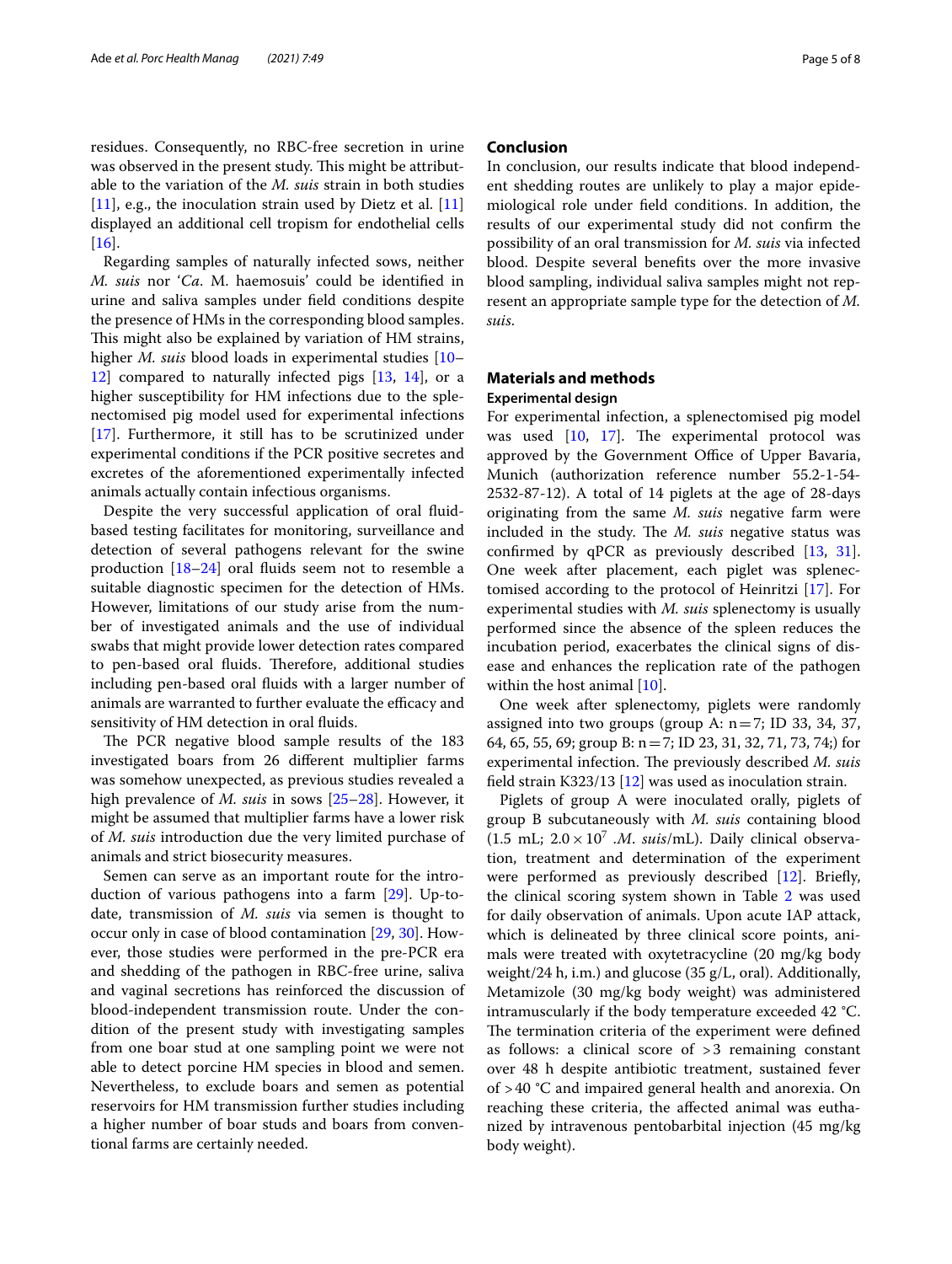| Score points  | Ears                              | <b>Skin</b>           | <b>Body temperature</b>  | <b>Behavior</b>          | <b>Feed intake</b> | Respiration    |
|---------------|-----------------------------------|-----------------------|--------------------------|--------------------------|--------------------|----------------|
| 0             | No alterations                    | No alterations        | $<$ 40 °C                | No alterations           | No alterations     | No alterations |
|               | Mild cyanosis                     | Moderate pallor       | 40-42 °C                 | Reduced                  | Reduced            | Mild dyspnoe   |
| $\mathcal{P}$ | Moderate cyanosis<br>and necrosis | Generalised petechiae | >42 °C                   | Apathy                   | Anorexia           | Severe dyspnoe |
|               |                                   | <b>Icterus</b>        | $\overline{\phantom{0}}$ | $\overline{\phantom{0}}$ | –                  | -              |

<span id="page-5-0"></span>**Table 2** Clinical scoring system used for daily animal observation during experimental *M. suis* infection (in accordance with Stadler et al. [[12](#page-6-9)])

EDTA-anticoagulated blood samples (puncture of *V. jugularis*), urine and saliva samples were collected every two days for the frst 8 days post infection (DPI) and subsequently once a week until the end of the trial on 90 DPI. Furthermore, individual samples were taken on additional time points when clinical signs exacerbated in the afected animal.

Individual saliva collection was performed without restraining of the animals. Saliva samples were obtained as described elsewhere [\[32](#page-7-2), [33\]](#page-7-3). Briefy, the pigs were allowed to chew on a cotton swab with the help of a metal rod, until the swab was thoroughly soaked with saliva (Salivette®, Sarstedt, Aktiengesellschaft and Company, Nümbrecht, Germany). After sample collection, the swab was placed in a sealed plastic vial and was centrifuged at  $4000 \times g$  for 8 min. Urine samples were taken by spontaneous urination in sterile tubes. Saliva and urine samples were stored at  $-80$  °C until further processing.

Gross-necropsy and histopathological examination was performed of all animals. as previously described [[12\]](#page-6-9). In brief, tissues were fxed in paraformaldehyde, embedded in plastic and were stained for Giemsa and haematoxyline-eosin-phloxin.

#### **Field samples**

Blood, saliva and urine samples of 150 sows were available from a previous study (stored at  $-$  80 °C) [[34](#page-7-4)] (authorization reference number 55.2-154-2532.2-16-13) and collected as described above. The samples originated from 15 piglet producing farms in Southern Germany. The chosen farms were preselected as being positive for *M. suis* by detection of *M. suis* in blood samples of sows by qPCR. In total, 148 saliva samples (8–10 saliva samples and corresponding blood samples per farm) from 15 *M. suis* positive farms and 47 urine samples (1–8 urine samples and corresponding blood samples per farm) from 11 M*. suis* positive farms were investigated for the presence of *M. suis* by qPCR. A minimum of 10% positive results were assumed for the statistical analysis (Binomial test and Power calculation), which was calculated with BIAS for Windows 11.01 (Epsilon-Verlag, Frankfurt; Germany).

Additionally, semen and EDTA-blood samples obtained from a German boar stud during regular on-farm health monitoring were also included in the present study. In total semen and EDTA-samples of 183 boars originating from 26 diferent multiplier farms were collected. The boars' age ranged from 9 to 77 months. Samples were collected within one day and stored at -80 °C until further processing. Investigations were approved by the ethical commission of the veterinary faculty of the LMU, Munich (authorization reference number: 245-17-12-2020).

## **Methods**

DNA was extracted from EDTA-anticoagulated blood, urine, and saliva samples as described previously  $[11, 12]$  $[11, 12]$  $[11, 12]$ [13\]](#page-6-10). Urine samples were further tested with Servotest<sup>®</sup> 5+NL stripes (Servoprax, Wesel, Germany) for RBC residues. Semen samples were pooled to five and DNA was extracted by using the QIAamp<sup>®</sup> DNA mini kit (Qiagen GmbH, Hilden, Germany) according to the manufacturer's instructions. DNA samples were investigated for *M. suis* and '*Ca*. M. haemosuis' by qPCR as previously described  $[6, 13, 31]$  $[6, 13, 31]$  $[6, 13, 31]$  $[6, 13, 31]$  $[6, 13, 31]$ . Briefly, the following primers targeting the *msg1* gene of *M. suis* (msg1-Fw 5′-ACAACT AATGCACTAGCTCCTATC-3′ and msg1-Rv 5′-GCT CCTGTAGTTGTAGGAATAATTGA) and the gap gene of '*Ca*. M. haemosuis' (CMhsuisF 5′-TGCTTTGGC TCCTGTGGTTA-3′ and CMhsuisR 5′- GCAGCAGCA CCTGTAG AAGTA-3') were used. The 178 bp fragment (*M. suis*) and the 177 bp fragment ('*Ca*. M. haemosuis') were each detected and quantified using the StepOne™ System (Applied Biosystems®). QPCR was carried out with Fast SYBR<sup>®</sup> Green PCR and the following cycling conditions: 95 °C for 10 min followed by 40 cycles of 95 °C for 15 s and 60 °C for 30 s and subsequent melting curve analysis.

#### **Acknowledgements**

Not applicable.

#### **Authors' contributions**

Study conception and design: JS, MR, JA, ME, KH, LEH. Data acquisition: JS, JA, CW, ME. Data analysis and interpretation: JS, JA, SR, CW. Drafting the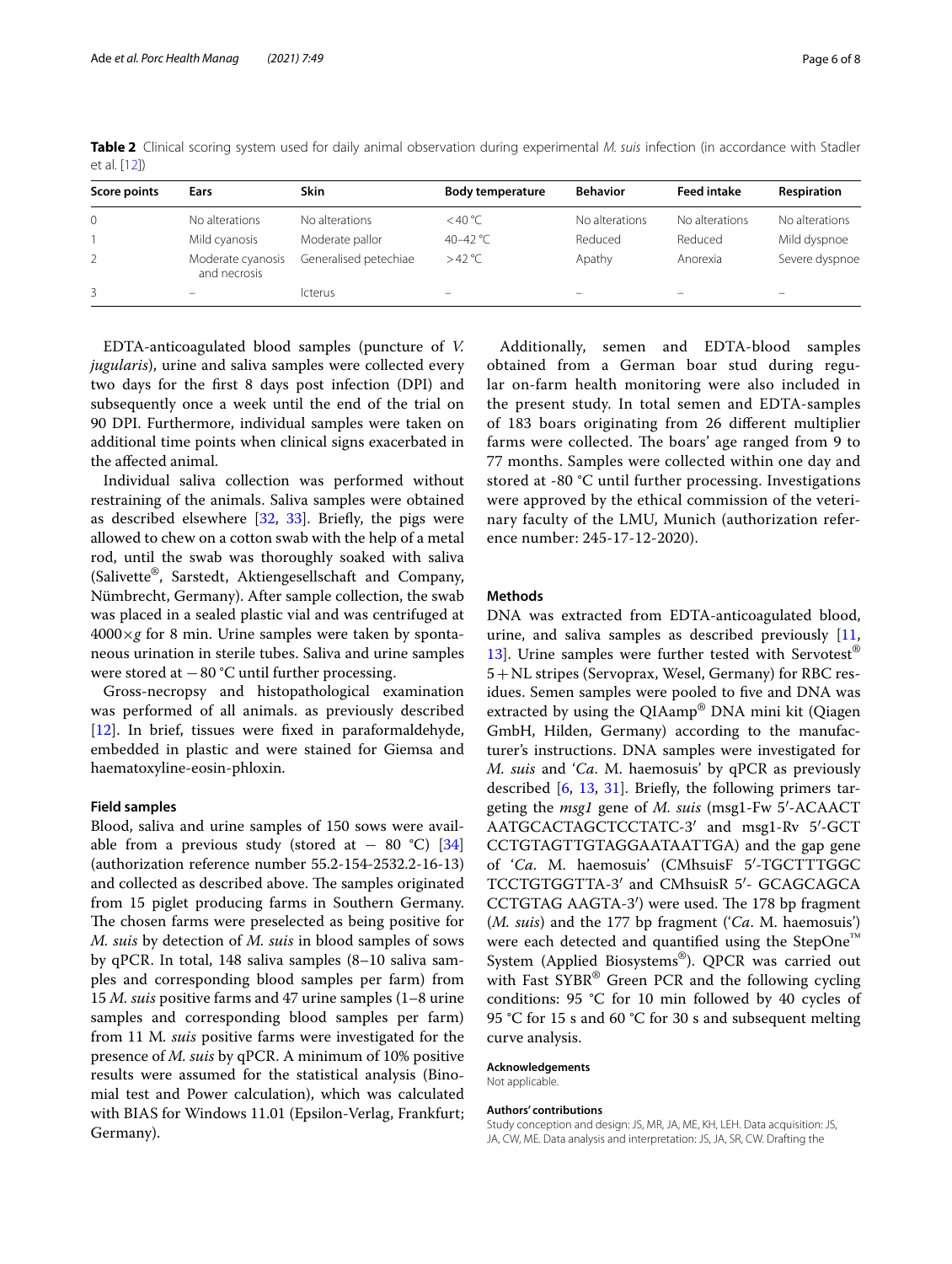manuscript: JS, JA, KH, LEH. All authors read, critically revised and approved the final manuscript.

## **Funding**

Open Access funding enabled and organized by Projekt DEAL.

#### **Availability of data and materials**

All datasets used in this study are available from the corresponding author on reasonable request.

#### **Declarations**

#### **Ethics approval and consent to participate**

The protocol for experimental infection as well as all procedures were officially approved by the Government Office of Upper Bavaria, Munich, Germany (authorization reference number 55.2-1-54-2532-87-12). The study was compliant with all relevant European guidelines and regulations for animal experiments. The study was carried out in compliance with the ARRIVE guidelines. Collection of feld samples from sows were also approved approved by the Government Office of Upper Bavaria, Munich, Germany (authorization reference number 55.2-154-2532.2-16-13). Sampling of the boars was approved by the ethical commission of the veterinary faculty of the LMU, Munich (authorization reference number: 245-17-12-2020).

#### **Consent for publication**

Not applicable.

#### **Competing interests**

The authors declare that they have no competing interests.

#### **Author details**

<sup>1</sup> Clinic for Swine, Centre for Clinical Veterinary Medicine, LMU Munich, Sonnenstr. 16, Oberschleissheim, 85764 Munich, Germany. <sup>2</sup>Institute of Animal Science, University of Hohenheim, Stuttgart, Germany. <sup>3</sup>Institute for Anatomy, Histology and Embryology, LMU Munich, Munich, Germany.

## Received: 3 May 2021 Accepted: 9 August 2021<br>Published online: 26 August 2021

#### **References**

- <span id="page-6-0"></span>1. Messick JB. Hemotrophic mycoplasmas (hemoplasmas): a review and new insights into pathogenic potential. Vet Clin Pathol. 2004;33(1):2–13.
- <span id="page-6-1"></span>2. Hoelzle LE, Zeder M, Felder KM, Hoelzle K. Pathobiology of Mycoplasma suis. Vet J. 2014;202(1):20–5.
- <span id="page-6-2"></span>3. Hoelzle LE, Felder KM, Hoelzle K. Porcine eperythrozoonosis: from Eperythrozoon suis to Mycoplasma suis. Tierarztl Prax Ausg G Grosstiere Nutztiere. 2011;39(4):215–20.
- <span id="page-6-3"></span>4. Fu Y, Shi T, Xu L, Wei W, Lu F, Zhang X, et al. Identifcation of a novel Hemoplasma species from pigs in Zhejiang province. China J Vet Med Sci. 2017;79(5):864–70.
- 5. Seo MG, Kwon OD, Kwak D. Prevalence and phylogenetic analysis of hemoplasma species in domestic pigs in Korea. Parasit Vectors. 2019;12(1):378.
- <span id="page-6-4"></span>6. Stadler J, Ade J, Ritzmann M, Hoelzle K, Hoelzle LE. Detection of a novel haemoplasma species in fattening pigs with skin alterations, fever and anaemia. Vet Rec. 2020;187(2):66.
- <span id="page-6-5"></span>7. Heinritzi K. Untersuchungen zur Übertragung von Eperythrozoon suis. Tieraertzliche Umschau. 1992;47:588–99.
- 8. Prullage JB, Williams RE, Gaafar SM. On the transmissibility of Eperythrozoon suis by Stomoxys calcitrans and Aedes aegypti. Vet Parasitol. 1993;50(1–2):125–35.
- <span id="page-6-6"></span>9. Schwarz L, Strauss A, Loncaric I, Spergser J, Auer A, Rümenapf T, et al. The Stable Fly (Stomoxys calcitrans) as a Possible Vector Transmitting Pathogens in Austrian Pig Farms. Microorganisms. 2020;8(10).
- <span id="page-6-7"></span>10. Stadler J, Jannasch C, Mack SL, Dietz S, Zöls S, Ritzmann M, et al. Clinical and haematological characterisation of Mycoplasma suis infections

in splenectomised and non-splenectomised pigs. Vet Microbiol. 2014;172(1–2):294–300.

- <span id="page-6-8"></span>11. Dietz S, Mack SL, Hoelzle K, Becker K, Jannasch C, Stadler J, et al. Quantitative PCR analysis of Mycoplasma suis shedding patterns during experimental infection. Vet Microbiol. 2014;172(3–4):581–5.
- <span id="page-6-9"></span>12. Stadler J, Ade J, Hermanns W, Ritzmann M, Wentzel S, Hoelzle K, et al. Clinical, haematological and pathomorphological fndings in Mycoplasma suis infected pigs. BMC Vet Res. 2021;17(1):214.
- <span id="page-6-10"></span>13. Stadler J, Willi S, Ritzmann M, Eddicks M, Ade J, Hoelzle K, et al. Detection of Mycoplasma suis in pre-suckling piglets indicates a vertical transmission. BMC Vet Res. 2019;15(1):252.
- <span id="page-6-11"></span>14. Ritzmann M, Grimm J, Heinritzi K, Hoelzle K, Hoelzle LE. Prevalence of Mycoplasma suis in slaughter pigs, with correlation of PCR results to hematological fndings. Vet Microbiol. 2009;133(1–2):84–91.
- <span id="page-6-12"></span>15. Museux K, Boretti FS, Willi B, Riond B, Hoelzle K, Hoelzle LE, et al. In vivo transmission studies of "Candidatus Mycoplasma turicensis" in the domestic cat. Vet Res. 2009;40(5):45.
- <span id="page-6-13"></span>16. Sokoli A, Groebel K, Hoelzle K, Amselgruber WM, Mateos JM, Schneider MK, et al. Mycoplasma suis infection results endothelial cell damage and activation: new insight into the cell tropism and pathogenicity of hemotrophic mycoplasma. Vet Res. 2013;44(1):6.
- <span id="page-6-14"></span>17. Heinritzi K. A contribution on splenectomy in swine. Tierarztl Prax. 1984;12(4):451–4.
- <span id="page-6-15"></span>18. Grau FR, Schroeder ME, Mulhern EL, McIntosh MT, Bounpheng MA. Detection of African swine fever, classical swine fever, and footand-mouth disease viruses in swine oral fuids by multiplex reverse transcription real-time polymerase chain reaction. J Vet Diagn Invest. 2015;27(2):140–9.
- 19. Senthilkumaran C, Yang M, Bittner H, Ambagala A, Lung O, Zimmerman J, et al. Detection of genome, antigen, and antibodies in oral fuids from pigs infected with foot-and-mouth disease virus. Can J Vet Res. 2017;81(2):82–90.
- 20. Goodell CK, Prickett J, Kittawornrat A, Zhou F, Rauh R, Nelson W, et al. Probability of detecting infuenza A virus subtypes H1N1 and H3N2 in individual pig nasal swabs and pen-based oral fuid specimens over time. Vet Microbiol. 2013;166(3–4):450–60.
- 21. Decorte I, Van Campe W, Mostin L, Cay AB, De Regge N. Diagnosis of the Lelystad strain of Porcine reproductive and respiratory syndrome virus infection in individually housed pigs: comparison between serum and oral fuid samples for viral nucleic acid and antibody detection. J Vet Diagn Invest. 2015;27(1):47–54.
- 22. Prickett JR, Johnson J, Murtaugh MP, Puvanendiran S, Wang C, Zimmerman JJ, et al. Prolonged detection of PCV2 and anti-PCV2 antibody in oral fuids following experimental inoculation. Transbound Emerg Dis. 2011;58(2):121–7.
- 23. Bjustrom-Kraft J, Woodard K, Giménez-Lirola L, Rotolo M, Wang C, Sun Y, et al. Porcine epidemic diarrhea virus (PEDV) detection and antibody response in commercial growing pigs. BMC Vet Res. 2016;12:99.
- <span id="page-6-16"></span>24. Panyasing Y, Kedkovid R, Kittawornrat A, Ji J, Zimmerman J, Thanawongnuwech R. Detection of Aujeszky's disease virus DNA and antibody in swine oral fuid specimens. Transbound Emerg Dis. 2018;65(6):1828–35.
- <span id="page-6-17"></span>25. Gatto IRH, Sonálio K, Amaral RBD, Morés N, Dalla Costa OA, André MR, et al. High frequency and molecular characterization of porcine hemotrophic mycoplasmas in Brazil. Vet Microbiol. 2019;231:33–9.
- 26. Song Q, Zhang W, Song W, Liu Z, Khan MK, He L, et al. Seroprevalence and risk factors of Mycoplasma suis infection in pig farms in central China. Prev Vet Med. 2014;117(1):215–21.
- 27. Zhongyang L, Jiansong Z, Yijuan S, Yuting X, Yufeng L, Jiarong X. Seroprevalence of Mycoplasma suis infection in pigs in eastern China as estimated by a blocking enzyme-linked immunosorbent assay. Can J Vet Res. 2017;81(4):313–7.
- <span id="page-6-18"></span>28. Brissonnier M, Normand V, Lebret A, Moalic PY, Guyomard AS, Bachy V, et al. Frequency of infection with Mycoplasma suis in gestating sows using qPCR on ten commercial French herds, and impact of the infection on clinical, haematological and biochemical parameters. Porcine Health Manag. 2020;6:13.
- <span id="page-6-19"></span>29. Maes D, Nauwynck H, Rijsselaere T, Mateusen B, Vyt P, de Kruif A, et al. Diseases in swine transmitted by artifcial insemination: an overview. Theriogenology. 2008;70(8):1337–45.